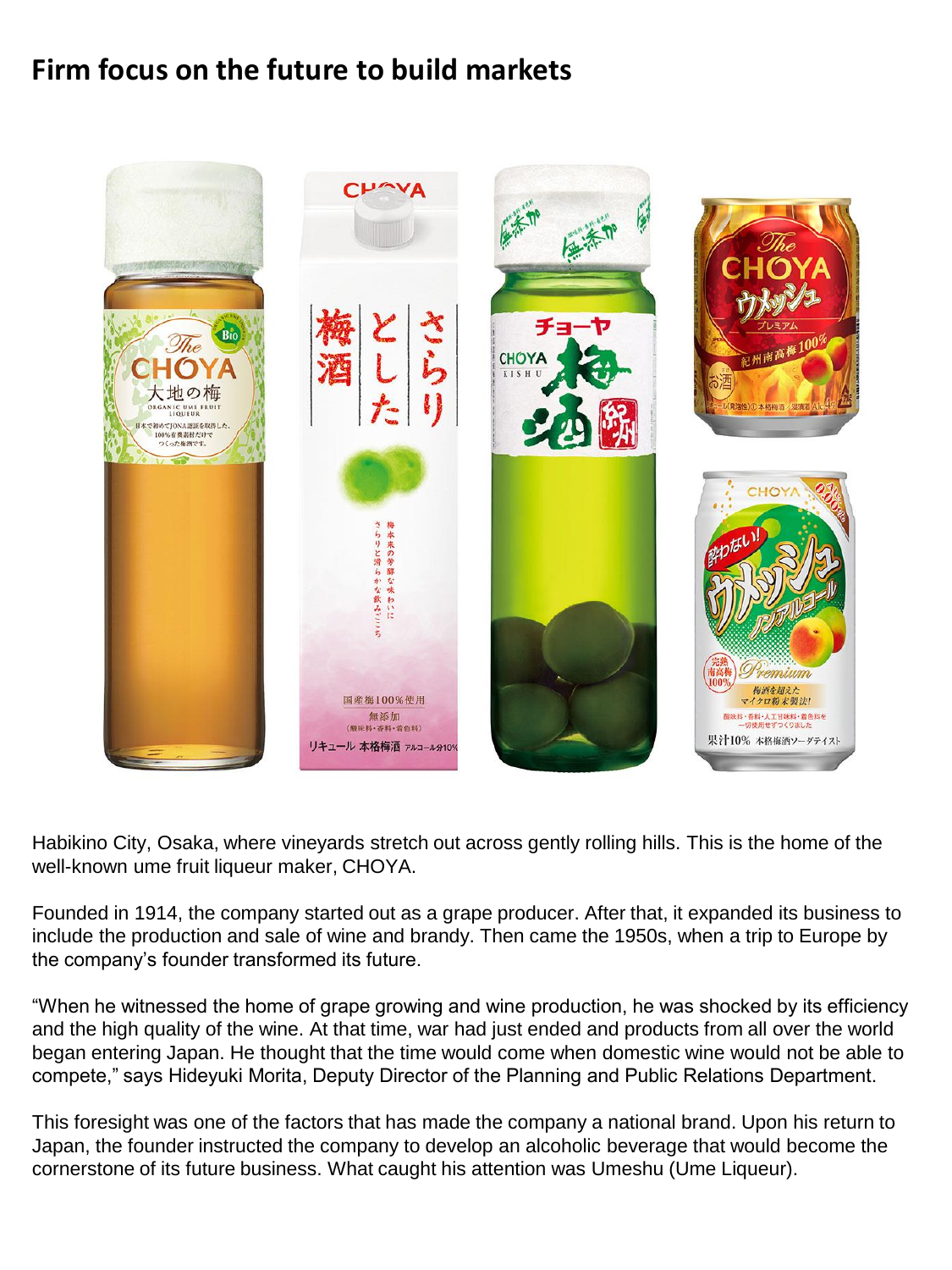

The exterior of the Choya Winery. In its early days, the company produced wine and brandy using grapes.

It was in 1959 that CHOYA started selling umeshu. However, it was a long road from there, and it took 20 years for the product to sell.

During that time, the company continued to support its umeshu business with revenue from its various existing businesses, including wine, brandy, and non-alcoholic beverages.

Business leaders may be tempted to soon give up on new businesses that are not producing results. However, CHOYA had faith in the future and carefully protected and developed its umeshu business.

This perseverance was another factor behind its success as a national brand.



Umeshu package from 1959, when it was first released.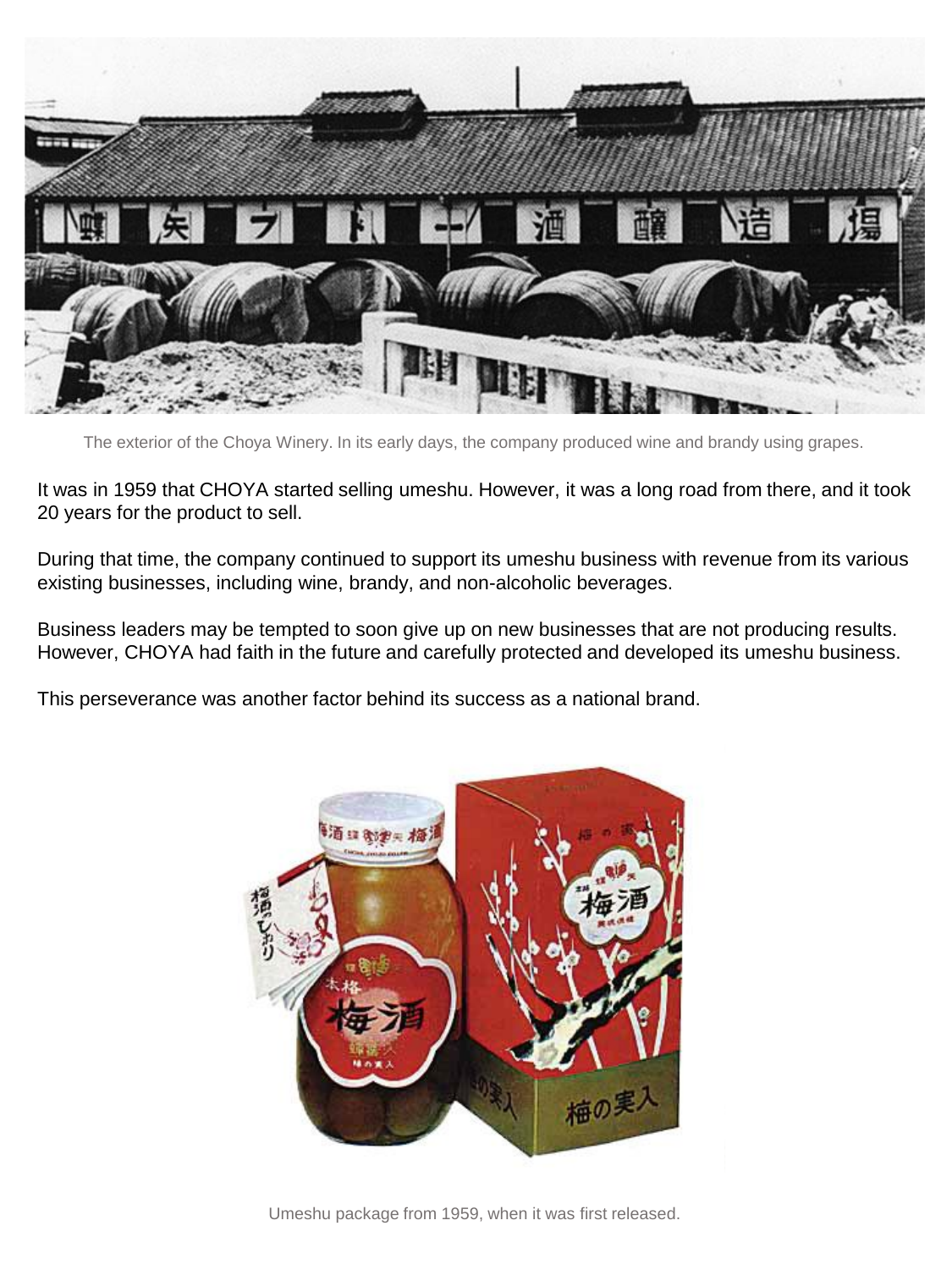In addition to this, since the 1960s, the company has also put great effort into PR, such as airing TV commercials featuring popular celebrities.

What makes the company a national brand is its commitment, as a manufacturer specializing in umeshu, to the authenticity.

CHOYA's umeshu is natural and authentic, using no additives such as flavorings or acidifiers. Since ume fruit are a product of nature, it is not easy to stabilize the quality of the liqueur. Moreover, because of the sharp fluctuations in ume harvests, it is difficult to procure a stable supply.

In order to overcome these obstacles, CHOYA works with ume producers to grow fruit that is suitable for liqueur from the ground up. It holds large amounts of raw umeshu made from large amounts of this high-quality produce, and by blending them together, it is able to provide and consistently deliver high quality product.

In 2015, umeshu made only from ume, sugar, and liquor, and without acidifiers, flavorings, or colorings, came to be classified as "Honkaku Umeshu (authentic umeshu)".

"Because we started out as a farming business, our corporate culture is based on a deep attachment to crops and its producers. Our management team always says, 'It's only because of the ume farmers that CHOYA exists.'"



"The CHOYA" series, a product that the company is focusing on for the global market.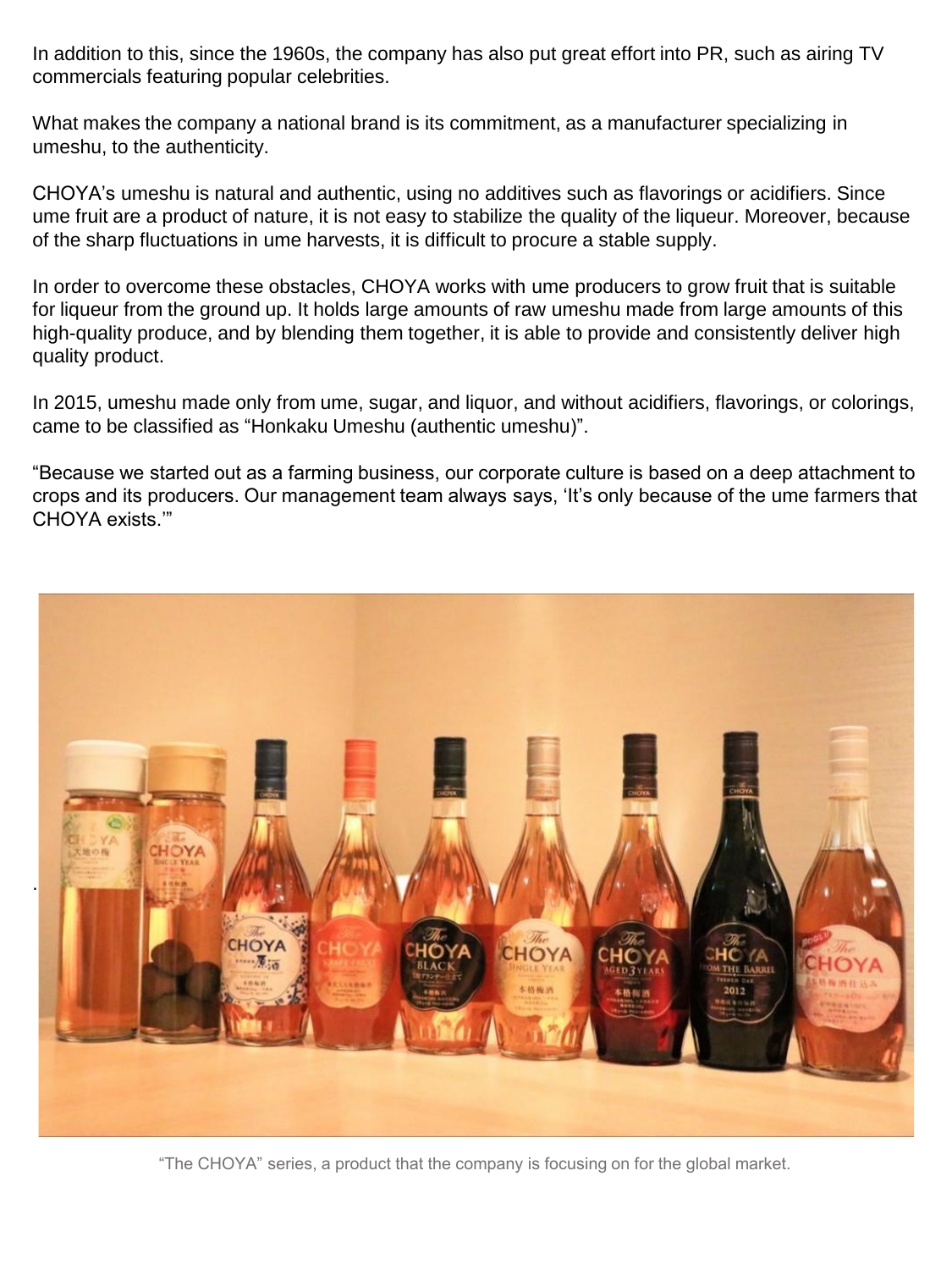CHOYA now has its sights firmly set on the global market. The product line that will lead this charge is "The CHOYA." The name of this product expresses the company's desire to create an established category of alcoholic beverages known as CHOYA around the world.

Meanwhile in Japan, the company has opened "Choya," a store specializing in ume-based activities where customers can experience making umeshu and ume syrup. By introducing the traditional culture associated with ume, the company is working to expand the base of umeshu enthusiasts.



Choya, a store specializing in ume activities, where visitors can experience making umeshu and ume syrup.



The CHOYA Ginza BAR, a bar specializing in umeshu cocktails and non-alcohol cocktails, opened in November 2019.